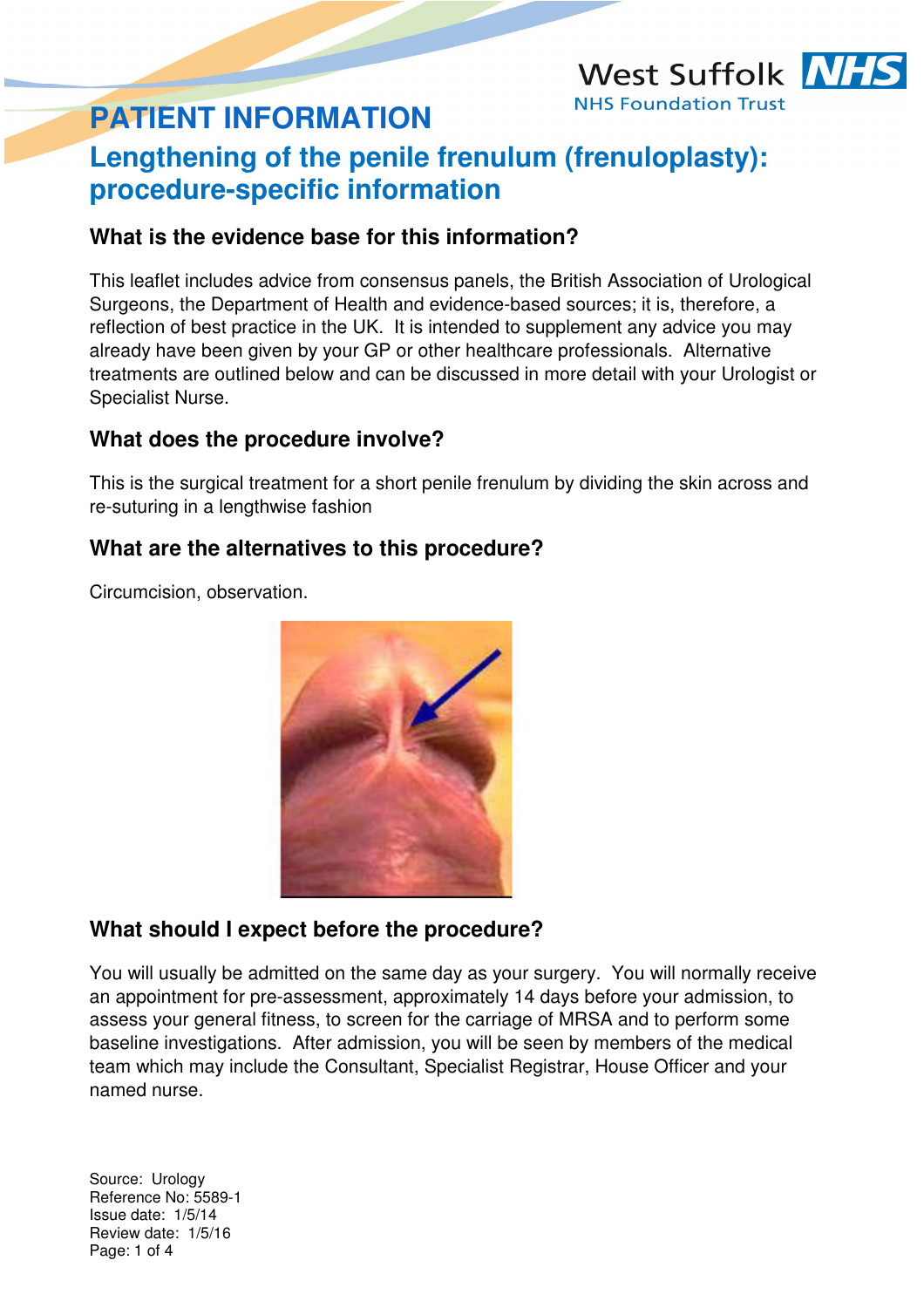You will be asked not to eat or drink for 6 hours before surgery and, immediately before the operation, you may be given a pre-medication by the anaesthetist which will make you dry-mouthed and pleasantly sleepy.

Please be sure to inform your Urologist in advance of your surgery if you have any of the following:

- an artificial heart valve
- a coronary artery stent
- a heart pacemaker or defibrillator
- an artificial joint
- an artificial blood vessel graft
- a neurosurgical shunt
- any other implanted foreign body
- a prescription for Warfarin, Aspirin or Clopidogrel (Plavix<sup>®</sup>)
- a previous or current MRSA infection

## **What happens during the procedure?**

Either a full general anaesthetic (where you will be asleep throughout the procedure) or a spinal anaesthetic (where you are awake but unable to feel anything from the waist down) will be used. All methods minimise pain; your anaesthetist will explain the pros and cons of each type of anaesthetic to you.

The tongue of skin under your penis will but cut across and repaired lengthwise to lengthen the frenulum by approximately 0.5 centimetres

## **What happens immediately after the procedure?**

You may experience discomfort for a few days after the procedure but painkillers will be given to you to take home. Absorbable stitches are normally used which do not require removal.

Vaseline should be applied to the tip of the penis and around the stitch line to prevent the penis from adhering to your underclothes and it is advisable to wear loose-fitting clothing for 2-3 days. It is also advisable to retract the foreskin daily to prevent scarring and shortening of the frenulum. Passing urine will be painless and will not be affected by the operation.

The average hospital stay is less than 1 day.

## **Are there any side-effects?**

Most procedures have a potential for side-effects. You should be reassured that, although all these complications are well-recognised, the majority of patients do not suffer any problems after a urological procedure.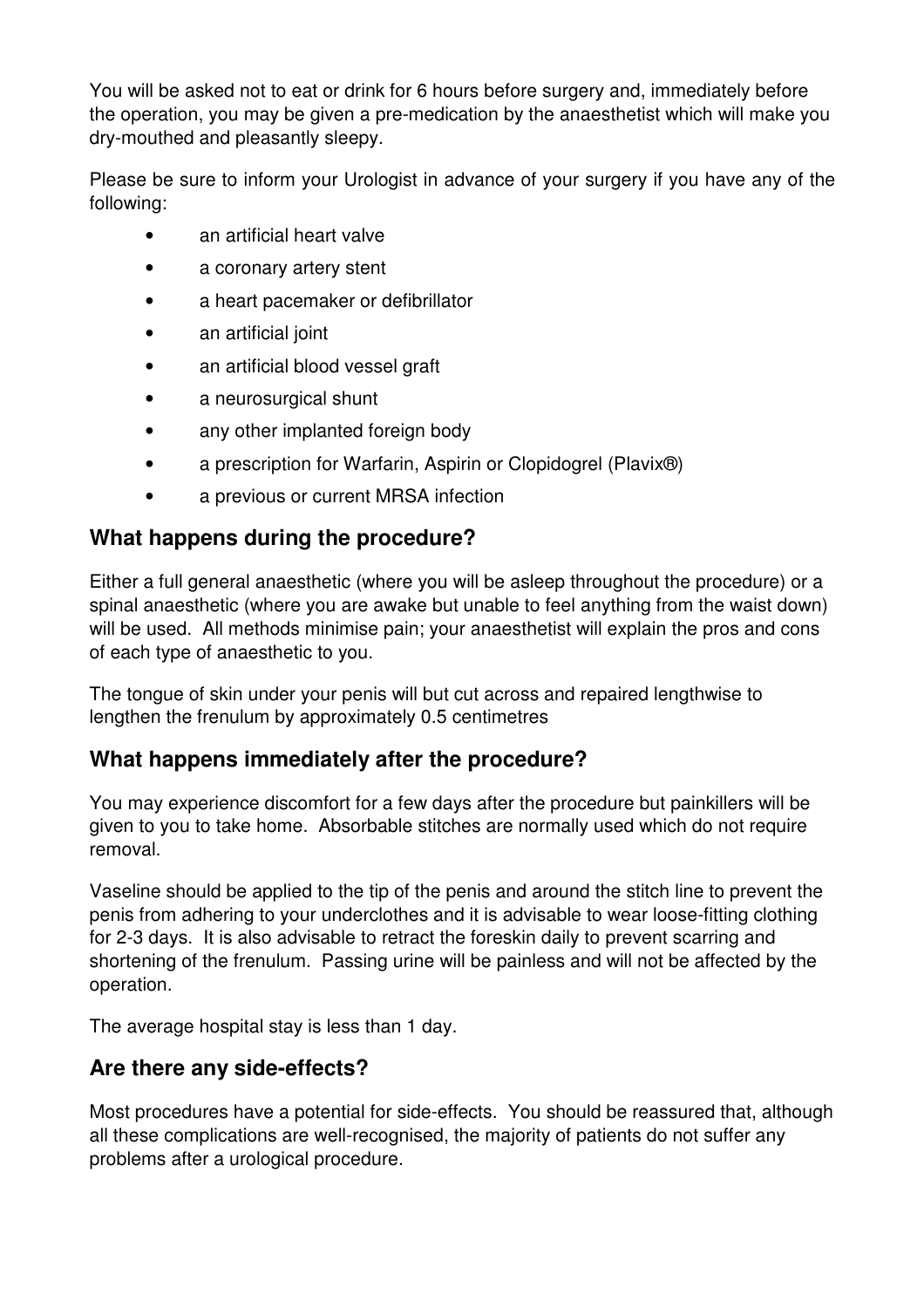Please use the check boxes to tick off individual items when you are happy that they have been discussed to your satisfaction:

#### **Common (greater than 1 in 10)**

- $\square$  Swelling of the penis lasting several days
- $\Box$  It can remain sensitive for some time
- $\square$  Swelling of the penis lasting several days

#### **Occasional (between 1 in 10 and 1 in 50)**

- $\Box$  Infection of the incision requiring further treatment and casualty visit
- $\Box$  Bleeding of the wound occasionally needing a further procedure and/or casualty visit
- $\Box$  Persistence of absorbable stitches after 3-4 weeks requiring removal

#### **Rare (less than 1 in 50)**

- $\Box$  Altered sensation of the penis
- $\square$  Scar tenderness
- $\Box$  Failure to be completely satisfied with the cosmetic result
- $\Box$  Further need for circumcision if the procedure fails to improve symptoms.

#### **Hospital-acquired infection (overall chance of contracting infection during stay at the West Suffolk Hospital (all wards included)**

(obtained from West Suffolk Hospital Infection Control Data June 2009)

 $\Box$  MRSA bloodstream infection (0.0000394 cases per bed day occupancy)

 $\Box$  Clostridium difficile bowel infection (0.0004865 cases per bed day occupancy)

(These rates may be greater in high-risk patients e.g. with long-term drainage tubes, after prolonged hospitalisation or after multiple admissions)

## **What should I expect when I get home?**

It will be at least 10 days before healing occurs and you may return to work when you are comfortable enough and your GP is satisfied with your progress. You should refrain from sexual intercourse for a minimum of 4 weeks.

When you leave hospital, you will be given a "draft" discharge summary of your admission. This holds important information about your inpatient stay and your operation. If, in the first few weeks after your discharge, you need to call your GP for any reason or to attend another hospital, please take this summary with you to allow the doctors to see details of